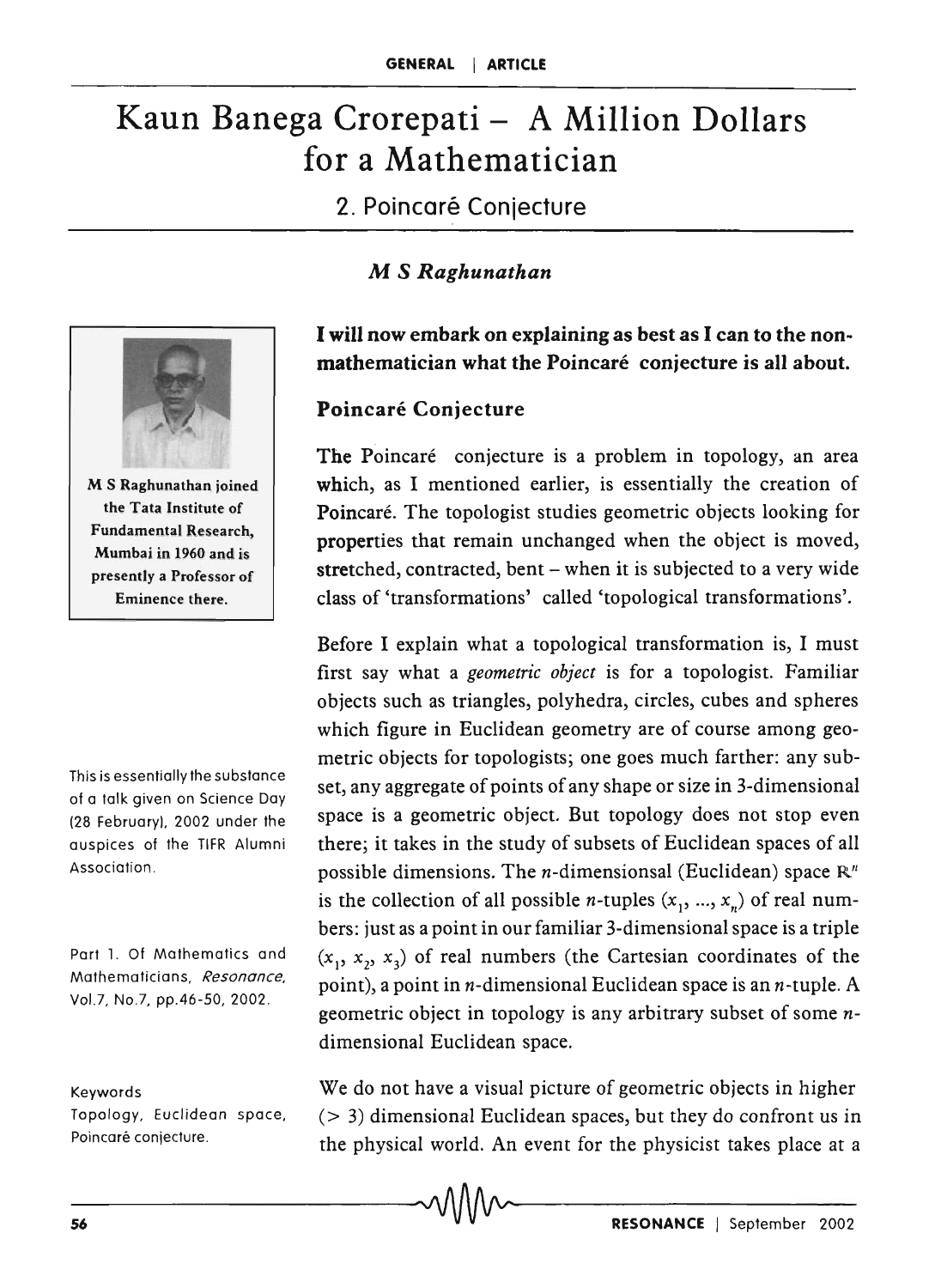

point in 3-dimensional space at a certain time. To specify the event then we need 4 numbers, three to indicate the point in  $\mathbb{R}^3$ and the fourth to give the time of the event. Thus we encounter 4-dimensional (Euclidean) space – the space-time continuum in physics.

Another example in physics arises in the study of motion of rigid bodies. If we fix four points 0, *P,* Q and *R* on the rigid body such that OP, OO and OR are mutually perpendicular, then the position of the rigid body in space is completely determined if one knows the coordinates of all these four points in 3-dimensional space and these make up four triples of numbers or equivalently twelve numbers.

Thus every possible position that a rigid body occupies in space (one calls this the *configuration space)* is determined by twelve numbers and twelve numbers give a point in  $\mathbb{R}^{12}$ , the Euclidean space of dimension twelve; in other words each position of a rigid body in 3-space determines a point in  $\mathbb{R}^{12}$ . But not every point in  $\mathbb{R}^{12}$  will correspond to one such position – the four triples cannot be chosen arbitrarily as the distances between any two of  $O, P, Q$  and R is fixed. In other words the configuration space is a subset of  $\mathbb{R}^{12}$  but not all of it. Well, all this goes to show that there are reasons other than the mathematician's curiosity and imagination to study geometric objects in Euclidean spaces of higher dimensions.

*Continuity* is the basic concept on which topology rests and I

There are reasons other than the mathematician's curiosity and imagination to study geometric objects in Euclidean spaces of higher dimensions.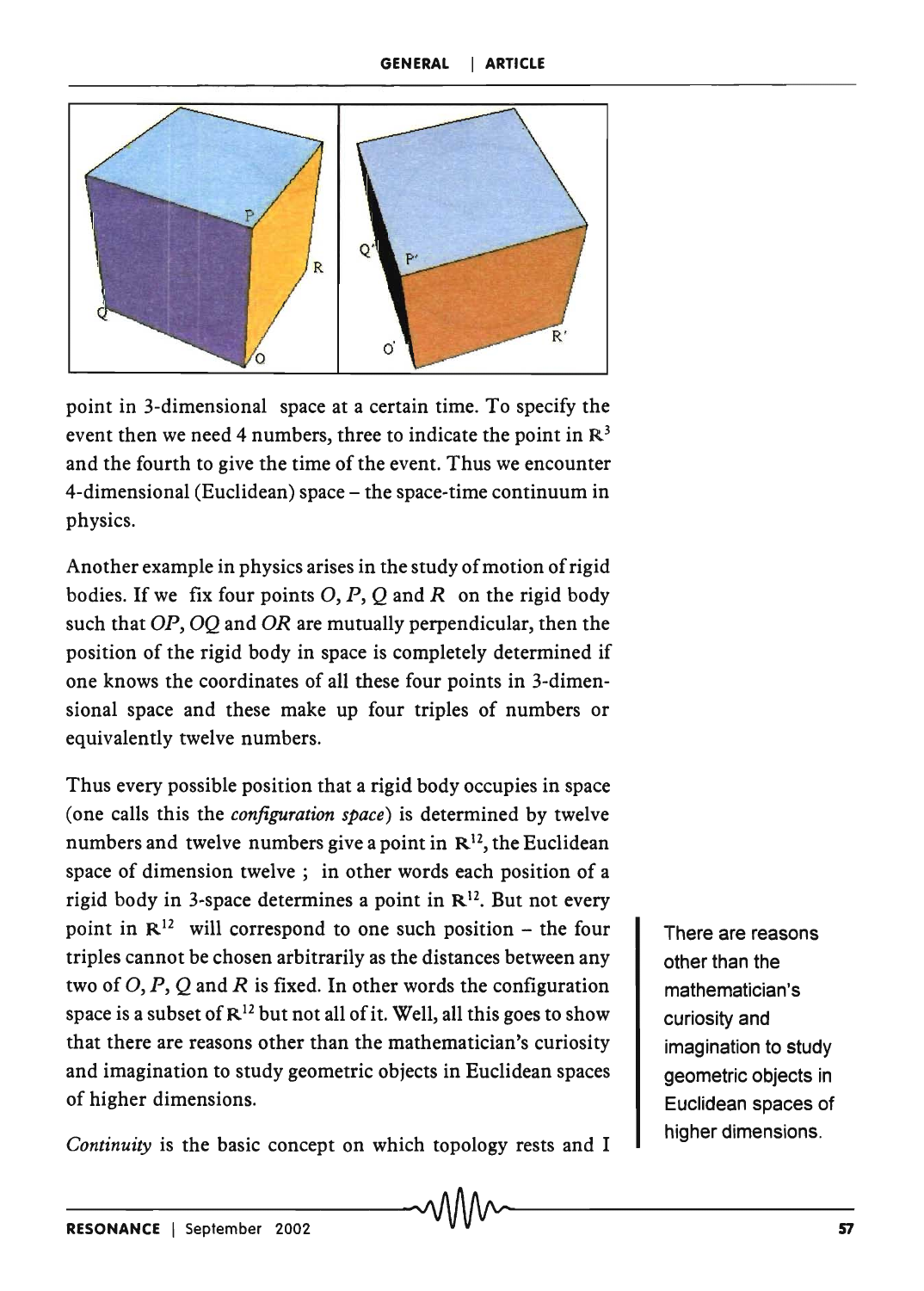

need to explain what that is before I tell you what a topological transformation is. Suppose that *A* and *B* are two geometric objects. A function f or a *map* from A to  $B$  – one writes also f: A  $\rightarrow$  *B* – is an assignment of a point  $f(p)$  in *B* for each point *p* in *A.* 

Let me give some examples:

1. Suppose that we are following the path of an aircraft in space during a certain interval  $[t_1, t_2]$  of time; then the assignment which associates to t in  $[t_1, t_2]$ , the position  $f(t)$  of the aircraft at time *t* is a function f from the interval  $[t_1, t_2]$  (a geometric object in  $\mathbb{R}^1$ , the 1-dimensional Euclidean space) into  $\mathbb{R}^3$ .

2. We can assign to each point  $X$  in the waters of the Arabian sea



the pressure  $P(X)$  at that point; P is a function from *W* to *R* where *W* denotes the aggregate of Temperature | all points of the waters in the Arabian Sea.

> The temperature on the surface of the earth; as the point p on earth varies the temperature  $T(p)$ will also vary; T is a function on  $E$  (= earth's surface) to  $R$  (= real numbers)

> Suppose now *A* is a geometric object  $-A$  is a subset of  $\mathbb{R}^n$  for some *n*. We then have a notion of distance between two points *p* with coordinates  $(x_1, ..., x_n)$  and *q* with coordinates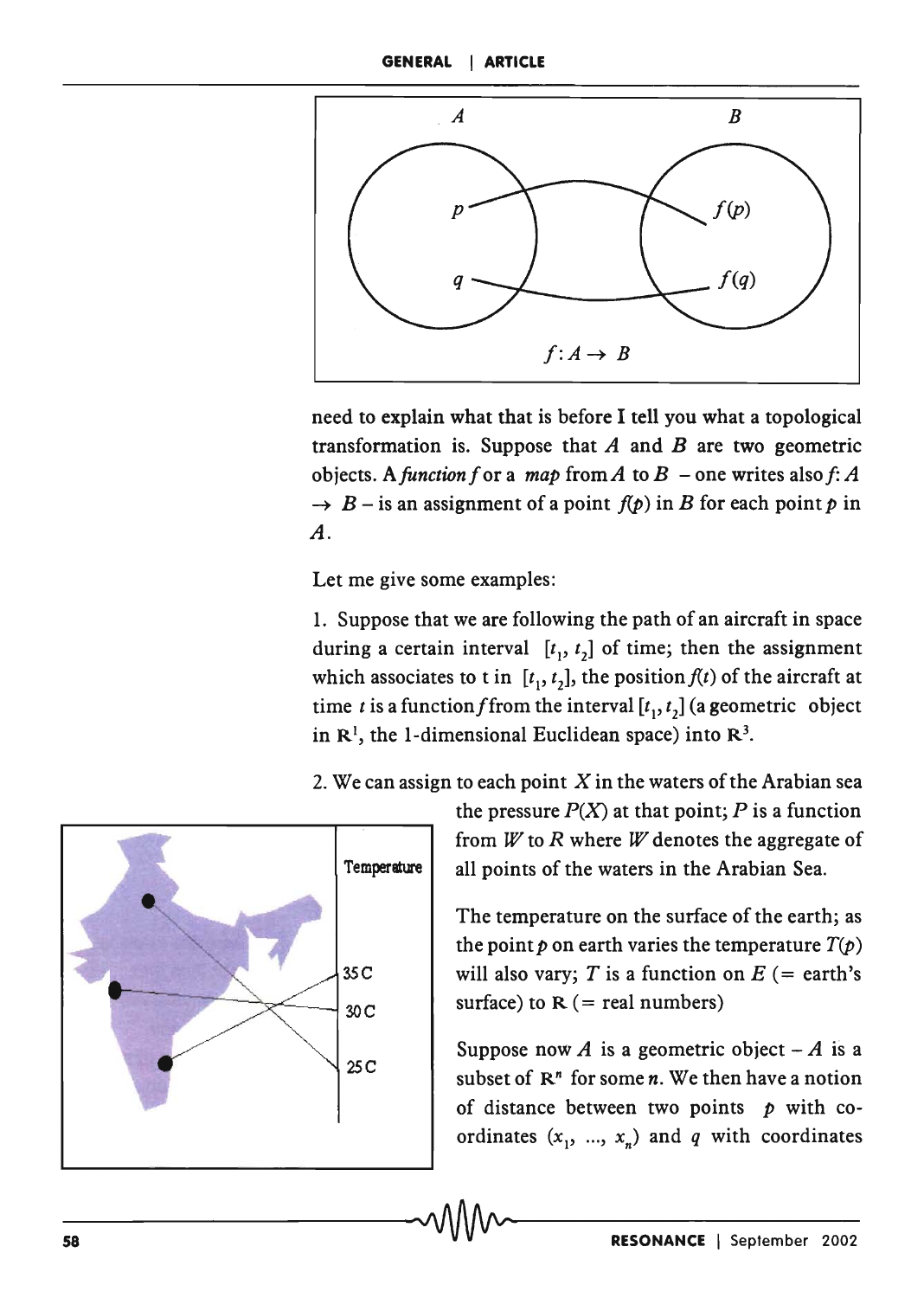$(y_1, ..., y_n)$ ; it is the number

$$
\sqrt{(x_1-y_1)^2+(x_2-y_2)^2+\ldots+(x_n-y_n)^2}
$$

When  $n = 3$  this is the familiar formula for the distance in 3-dimensional space. When  $n = 2$ , this is just the Pythagoras theorem.

With this definition of distance between two points in a geometric object, we can speak of continuous functions (or maps) from a geometric object *A* to a geometric

object  $B$ . A function f from  $A$  to  $B$  is *continuous* if the following holds: if a point  $p$  of A moves in A towards a point  $q$  also in A, then  $f(p)$  moves towards  $f(q)$  – in other words as the distance between  $p$  and  $q$  (in A) shrinks to 0 so does the distance between  $f(p)$  and  $f(q)$  (in B).

The three examples of functions from physics described above are tacitly assumed to be continuous. In fact continuity is an essential philosophic underpinning in experimental science. An experiment has an input that consists of some *1* measured quantities and an output which again consists of some *m* measured quantities. An input may be regarded as a point in  $\mathbb{R}^l$ , but not all points may be possible inputs: in other words the possible inputs is a subset, say  $I$  of  $\mathbb{R}^l$ . Similarly the possible outputs can be thought of as a subset  $O$  of  $\mathbb{R}^m$ . The experiment  $e$  associates to an input i an output  $e(i)$ : e is a function from I to O and

various inputs (= points of  $\Gamma$ ). Now one is repeated with the same inputs, the outputs will also be the same. Here by 'same' input or output we mean only that the input or output in the repeated experiment are approximately the same as those of the first experiment; all measurements are only approximate, there



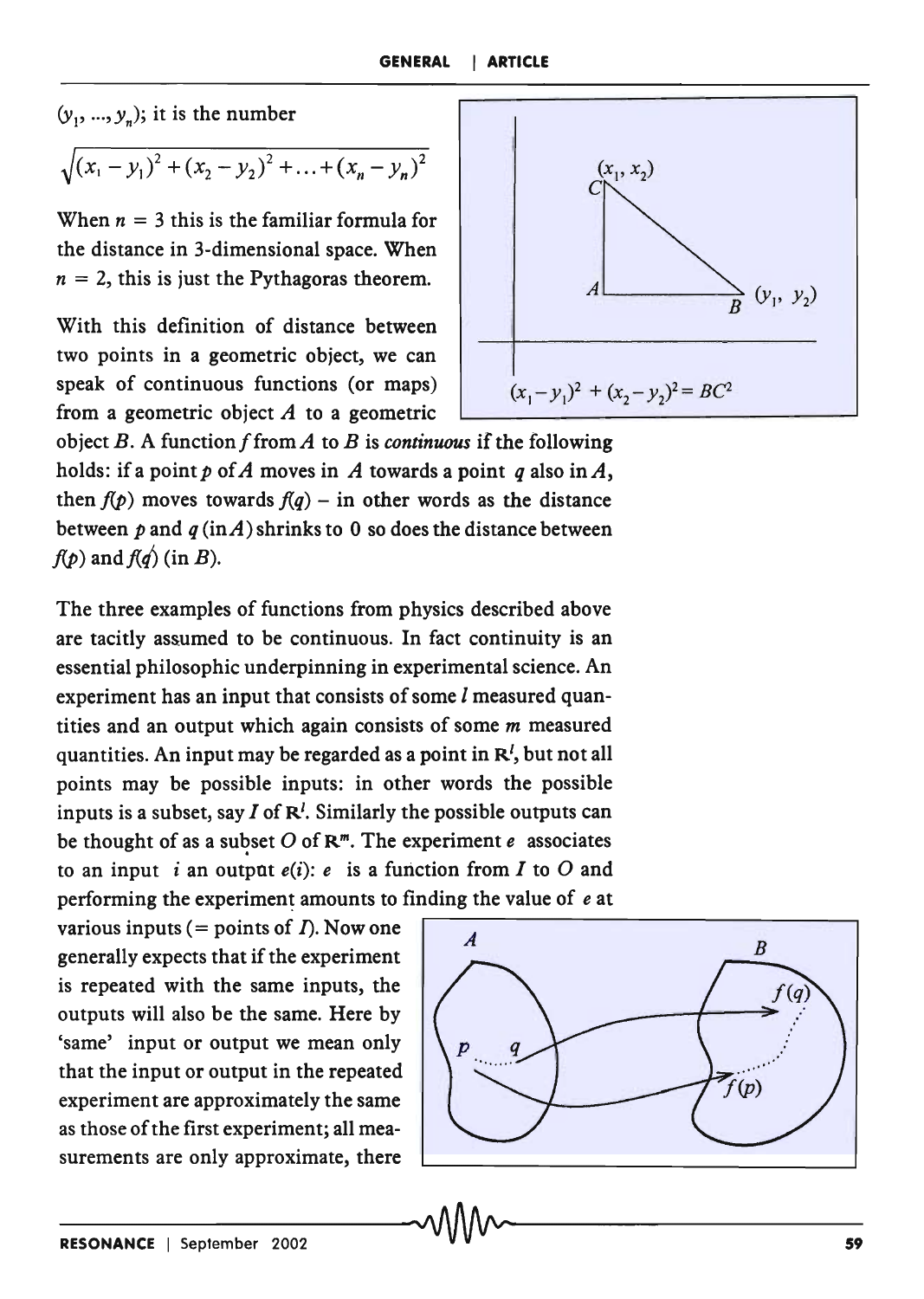

being limits to the accuracy of measurements. So it is being tacitly expected that if the input that is fed in the repeated experiment is close to the input in the first experiment, then the outputs in the two experiments too will be close to each other. This is nothing but the assumption that the function  $e: I \to \mathbb{R}^m$ is continuous.

Let me give two further examples of continuous maps but now of a purely geometric character.

Example 1. Consider a rectangular strip of paper. It occupies a certain portion of space, a subset of  $\mathbb{R}^3$  which we call A, say. Now twist the paper along its length. After the twist the paper occupies another portion of space which we will call  $B$ . Each point  $p$ of  $A$  determines a point on the paper strip in its first position and when we twist the paper this point on the paper moves to occupy a new place – a point in B which we will call  $f(p)$ . We obtain thus a function  $f$  from  $A$  to  $B$ . This function is continuous. If a point  $p$  on the paper strip when in  $A$  moves to a point *q*, then  $f(p)$  moves to  $f(q)$ .

Example 2. Similarly, when a balloon is inflated, we get a continuous map from the set occupied by the balloon at one point of time to the set occupied by the balloon at another point of time.



Observe that in these examples the distance between two points

in position  $A$  gets modified when we move to position B but the notion of the point *p* moving closer and closer to a point *q* remains unchanged when we effect the transformation  $f$ .

In these last two examples one also has a map *g*  from *B* to *A:* in the first example untwisting the strip gets us to B from A restoring the point  $f(p)$ back to  $p$ . Deflating the balloon gives the reverse map *g* in the second case. These are examples of what the topologists call homeomorphisms or topological transformations.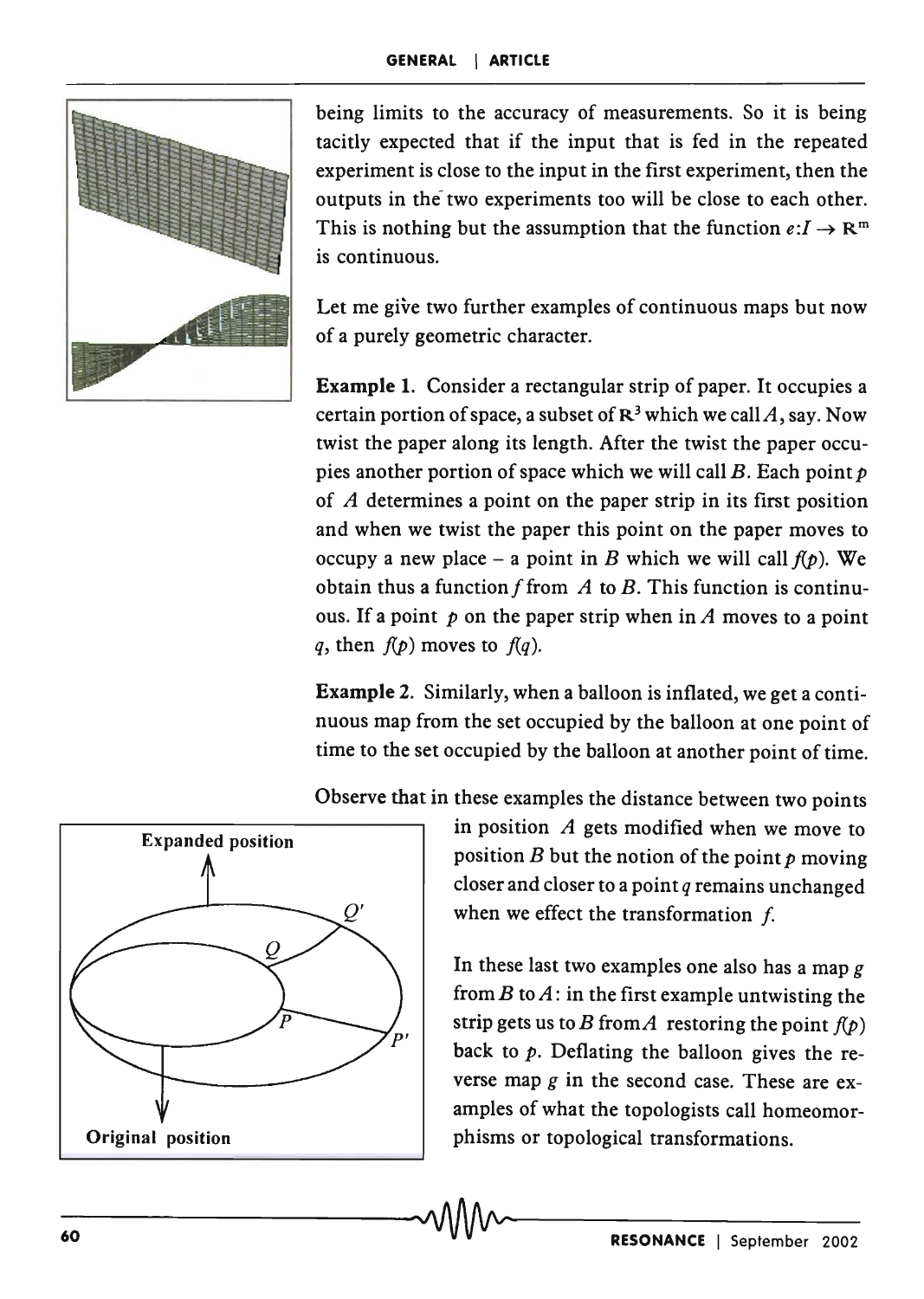A mapf from a geometric object *A* to another geometric object *B* is a *topological transformation* or *homeomorphism* if it satisfies the following conditions.

(i) f is one to one: this means f takes (assigns) distinct points of A to distinct points of B; equivalently, whenever  $f(p) = f(p')$  for  $p$  and  $p'$  in  $A$ , then  $p = p'$ .

(ii) f is onto: this means that every point *q* of B is of the form  $f(p)$ for some point of  $A$ .

(iii)  $f$  is continuous.

(iv) Let  $g$  be the map of  $B$  in  $A$  defined as follows:  $g$  assigns to each point *q* in *B* the unique point *p* of *A* such that  $f(p) = q$ . Note that condition (ii) ensures that there is such a point in  $A$  for every  $q$  in  $B$  while (i) ensures there is only one such point. It is clear then that  $f(g(q)) = q$  for all q in B and  $g(f(p)) = p$  for all p in  $A$ . The map  $g$  is said to be the inverse of  $f$ . We demand that  $g: B \to A$  be also continuous.

A homeomorphism or a topological transformation from *A* to *B*  is a continuous one-to-one, onto map from *A* to *B* such that the inverse  $g: B \to A$  is also continuous. Two geometric objects A and *A'* are said to be *homeomorphic* or *topologically equivalent* if there is a topological transformation taking one to the other.

Loosely speaking in 3-dimensional space, bending, stretching, contracting or very generally any gradual change that does not break, tear or squash the object is a topological transformation of an object. But topological transformations are even more general: for example the circle and the knotted string are topologically equivalent to each other:

But one cannot deform a circular piece of string gradually into the knotted string in 3-dimensional space though it can be done in 4 dimensions. This is somewhat like our not being able to move a triangle into its mirror image continuously staying in the plane though we can do it by rotating around in 3 dimensions.

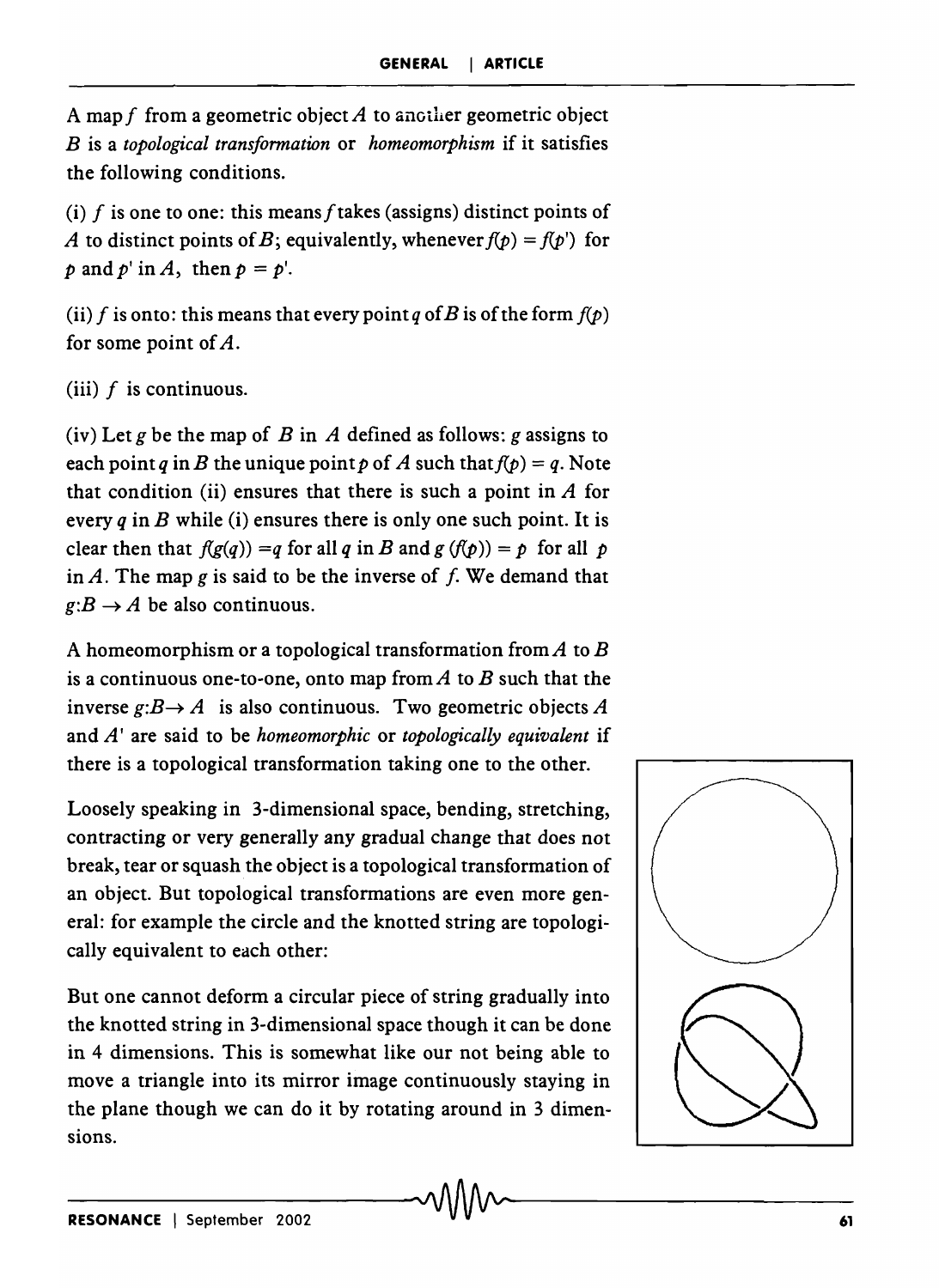

### Examples

(1) There is a topological transformation  $f$  that takes the circumference of a circle into the perimeter of a square. Similarly the surfaces of a sphere and the cube are topologically equivalent.

(2) When one inflates a balloon, the various shapes it acquires are all naturally homeomorphic to one another.



As the balloon expands each point on it moves to a new position. Two points  $P$  and  $Q$  move under the expansion of the balloon to points  $P'$  and  $Q'$  which are further apart than  $P$  and  $Q$ ; nevertheless as P moves to  $Q, P'$  moves to  $Q'$  although more slowly. The reverse process of deflation gets the expanded balloon back to its original shape and thus we have a topological transformation.

Of special interest to us are geometric objects called *manifolds.*  These are objects that 'locally' resemble Euclidean space. For example, the circle. If you take a small piece of an arc near a point we can flatten it out into an interval on a line.

Similarly a portion of the sphere can be flattened out to a disc on the plane. An observer on the sphere with limited observational capabilities is likely to think that he is on a flat surface of infinite extent – like primitive man did of the earth's surface. An object in 3-dimensional space that looks locally like Euclidean plane or



a closed disc of unit radius in the plane is called a *surface* or a *2-manifold.* We can now generalise the notion to any dimension *n.* An *n-manifold*  (n, a natural number) is a geometric object *M* 

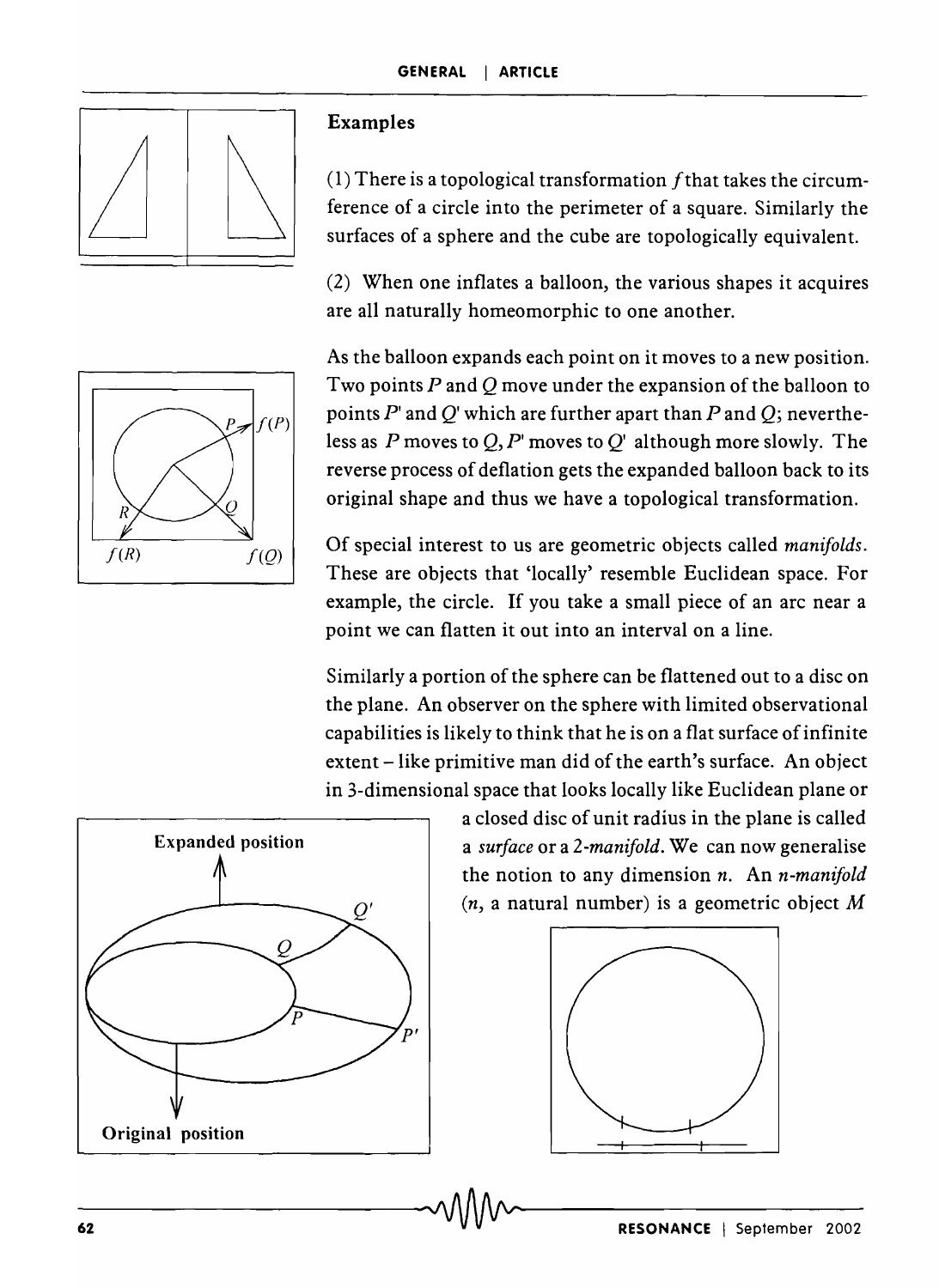with the following property: given any point  $p$  in M there is a topological transformation  $f_{\alpha}$  of the unit disc *D* in  $\mathbb{R}^n$  (*D* is the set of all points within and up to unit distance from the origin in  $\mathbb{R}^n$ ) on a subset  $U<sub>n</sub>$  in M with  $U<sub>n</sub>$  containing all points within some distance  $\delta$  (depending on p) of p; in particular  $U_p$  contains p.

A manifold  $M$  is *compact* if a finite number of such  $U_p$  cover all of  $M$ . The Euclidean *n*-space is evidently a manifold but it is not compact.

We now give examples of compact manifolds. Compact 2-manifolds are also called *surfaces.* 

The circle is a compact I-manifold but the other figure in the picture is not a manifold. The point  $P$  does not satisfy the condition we want.

The sphere is a compact 2-manifold. The surface of a bicycle tube or a doughnut is a 2-manifold.

The surface of the doughnut is called a *torus.* It is topologically equivalent to a 'sphere with a handle' . By that we mean the surface obtained in the following manner. Make two circular holes in the sphere. Take a circular cylinder and glue it on to the sphere with the holes so that the circles that are at the ends of the cylinder fall along the boundaries of the two holes.

This idea leads to constructing more surfaces. One punches *2g*  holes (g a whole number) in a sphere and glues on *g* cylinders





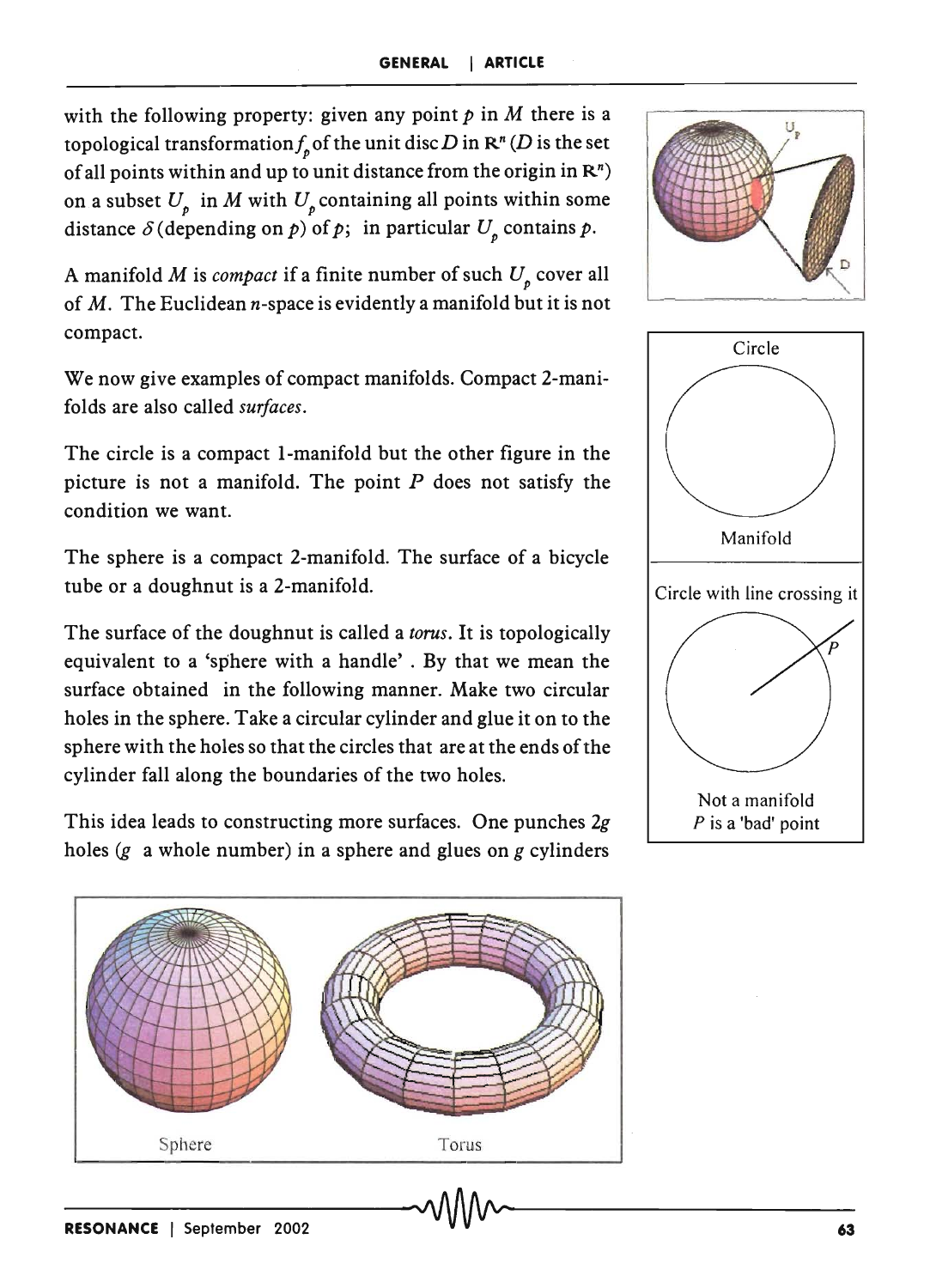



(=handles), each cylinder glued on by attaching its two bounding circles to two of the *2g* holes.

As the picture shows the sphere with *g* handles is a surface with *g* 'holes' . It turns out that the sphere with *g* handles is not topologically equivalent to the sphere with  $g'$  handles if  $g$  is different from  $g'$ .

There is another more subtle way of getting new surfaces out of the sphere. The cylinder is a surface with the boundary consisting of two circles. There is a curious surface called the Moebius band whose boundary is just one circle. This can be described as follows: The cylinder can be thought of as a rectangular lamina with one pair of opposite sides glued together, each point on one

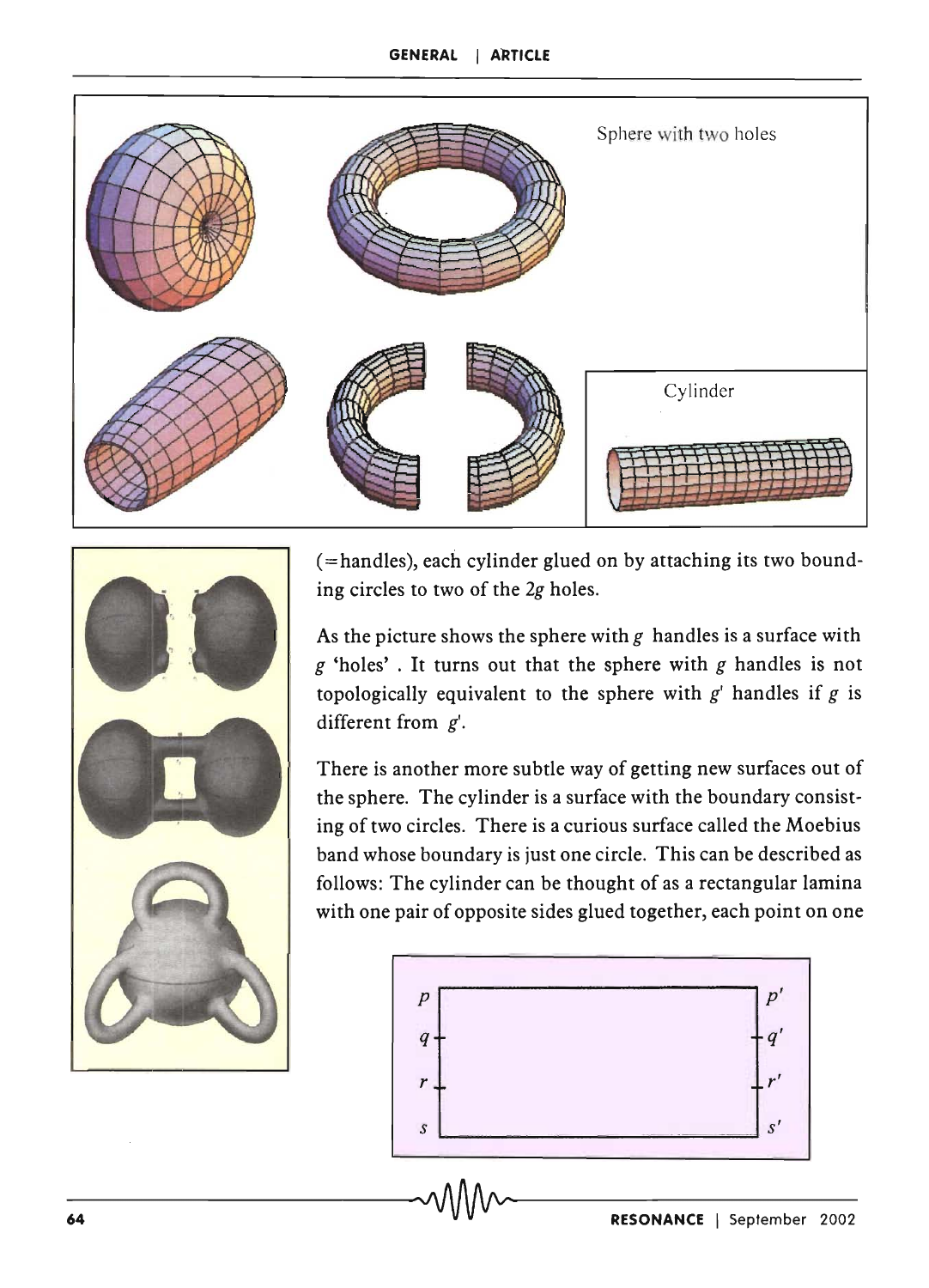

The Moebius band is also obtained by gluing together opposite sides of a rectangle but now each point on the side is glued to the diametrically opposite point.

side being identified with the point on the opposite side lying on the line parallel to the other two sides.

The Moebius band is also obtained by gluing together opposite sides of a rectangle but now each point on the side is glued to the diametrically opposite point. This amounts to giving a 180 degree twist to the rectangle along its length before gluing the two edges.

The boundary of the surface consists of the lines *PS'* and *SP'* with S and S' glued and P and P' glued. So it is the curve going from *P* to  $S' = S$  to  $P' = P$ , a circle. this has many interesting properties. It does not have two sides like a rectangular lamina or a cylinder. If we imagine a flat 2-dimensional creature swimming along the middle of the band one sees that when it goes round it is on the 'other' side of the surface and that its left and right hands have been interchanged.

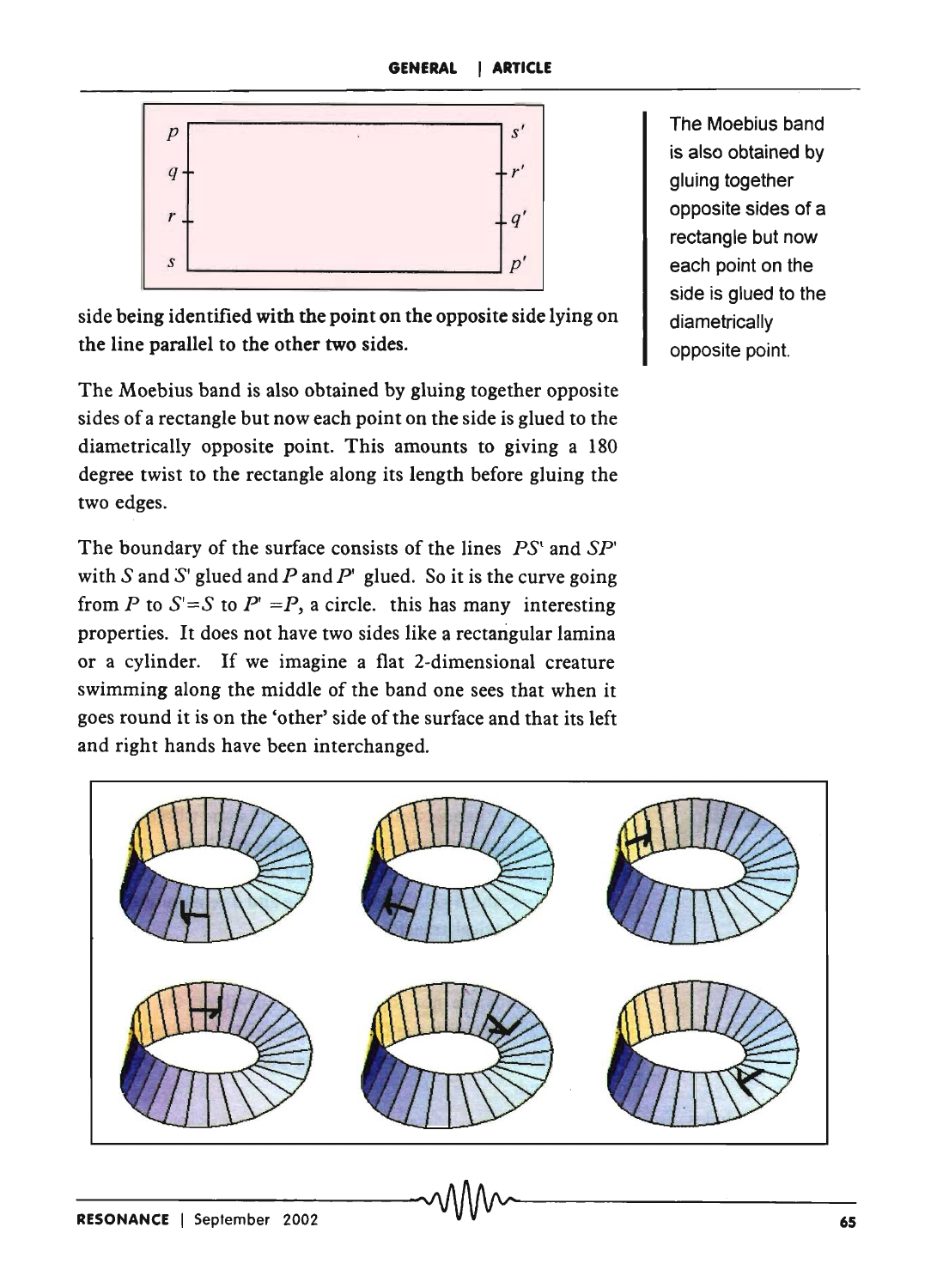

Now one can make a single puncture in the sphere and glue on the Moebius band to the boundary of this puncture along the band's own boundary. This cannot be done in 3 space  $-$  in any attempt other parts of the Moebius band away from the boundary curve will come in the way. It can however be carried out in 4-dimensional Euclidean space. Such a construction is called *attaching a cross cap.* We can perform attaching handles as well as cross caps together. Take a sphere with *2g+h* holes and glue on a cylinder for each pair in the first *2g* holes and glue on one Moebius band each for the other *h* holes. We get a surface with *g* handles and *h* cross caps.

The surfaces obtained in this way are 'connected' A geometric object X in Euclidean *n* space is *connected* if every pair *p, q* of points of  $X$  can be connected by a path lying wholly in  $X$ . By a path from P to Q we mean a continuous function  $\chi$ : [0,1]  $\rightarrow$  X with  $\gamma(0)=p$  and  $\gamma(1)=q$ . Connectedness is a property invariant under topological transformations  $-$  if  $A$  and  $B$  are geometric objects that are topologically equivalent then if *A* is connected so is  $B$  and conversely.

We can 'continuously' move from  $p$  to  $q$  staying inside X. The spheres with handles and cross caps are all connected.

Topology of surfaces is well understood. It has been shown that any compact connected surface is topologically equivalent to a sphere with *g* handles and *h* cross caps for some whole numbers *g* and *h*. Moreover a sphere with *g* handles and *h* cross caps is not topologically equivalent to one with *g'* handles and h' cross caps unless  $g = g'$  and  $h = h'$ . The numbers g and h remain unchanged under topological transformations.

The concept of connectedness enables one to see why the sphere and the torus are not topologically equivalent. On the torus there is a circle with the following property. If we remove this circle from the torus, the remaining portion of the torus stays connected.

Now if there was a topological transformation that takes the

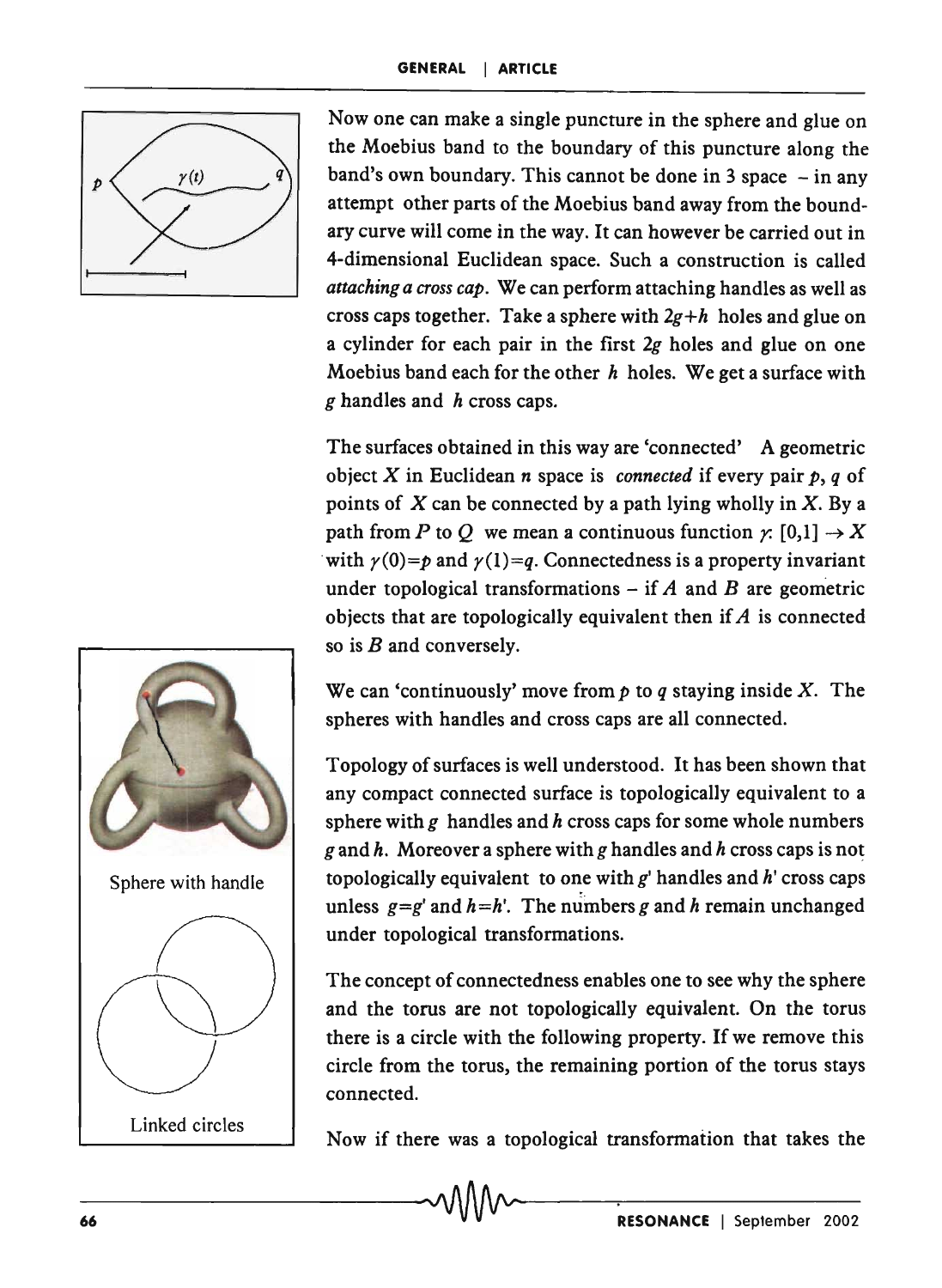

torus into the sphere, that transformation will carry the circle into a circle. The circle so obtained on the sphere when removed from the sphere should leave the remaining part connected. But there is no such circle on the sphere.

We talked about a geometric object  $X$  being connected. A connected geometric object X is said to be *simply connected* if any two paths connecting the same two points  $p, q$  on X can be deformed continuously into each other. This means that if  $\chi$ and  $\gamma$  are two paths joining  $p$  to  $q$ , one can move the path  $\gamma$ gradually into  $y_2$  all the time keeping  $p$  and  $q$  as the end points.

With this concept one can characterise the 2-sphere as the only compact surface which is simply connected. In the figure, the path from p to *q* indicated by an unbroken line cannot be deformed into the one indicated by the broken segments.

The Poincaré conjecture is about compact 3-manifolds. Examples of compact 3-manifolds are lot more difficult to understand as we cannot visualise them at all. The simplest example of a compact 3-manifold is the 3-sphere and this already cannot be realised as an object in Euclidean 3-space. One can think of this as the collection of points in 4-space  $R<sup>4</sup>$  at unit distance from the origin – i.e., it is the set of all points with coordinates  $x_1, x_2$ , *x3' x4* satisfying

 $x_1^2 + x_2^2 + x_3^2 + x_4^2 = 1$ 

in analogy with the 2-sphere. Another way to describe the 3-



circle C remains connected.